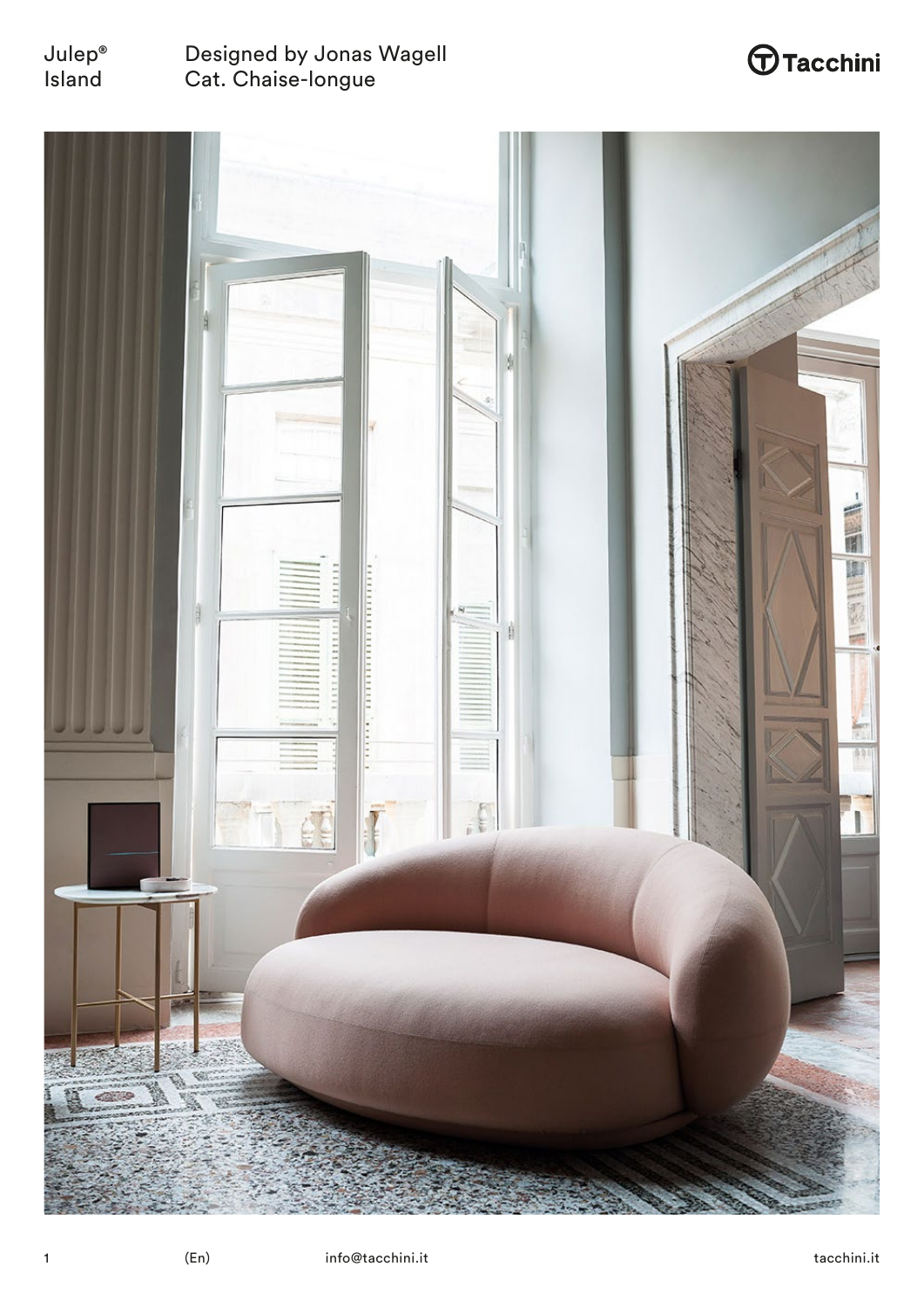## Designed by Jonas Wagell Cat. Chaise-longue





#### Julep

Designer: Jonas Wagell

Soft, enveloping shapes characterize this family of upholstered pieces. Julep is influenced by the 1950s Avant-Garde movement, drawing upon its simplicity and grandeur, refined by a contemporary, romantic, feminine allure. Star of the series is the sofa, whose generous rounded lines provided evolutionary DNA for the entire collection – including an armchair, a chaise-longue and an ottoman – in an interplay of proportions and shapes that gave rise, little by little, to all the other versions. Fully upholstered, the seats look ample and full, yet convey a sense of lightness, thanks to the recessed base that invisibly lifts them off the floor. Designed for home decor, their inviting appeal encourages cozy comfort and relaxation, making the Julep seating options also ideally suited to contract venues.

Developed by Tacchini in Italy ® Registered Design



Materials description

Internal frame: poplar and birch plywood 18 mm thick, with elastic belts.

Padding: cold foam.

Base: poplar plywood 3 mm thick covered with the same fabric of the product.

Upholstery: non removable cover. Notes: the products cannot be realized in Leather, Super Leather, Aniline Leather and Vinyl.